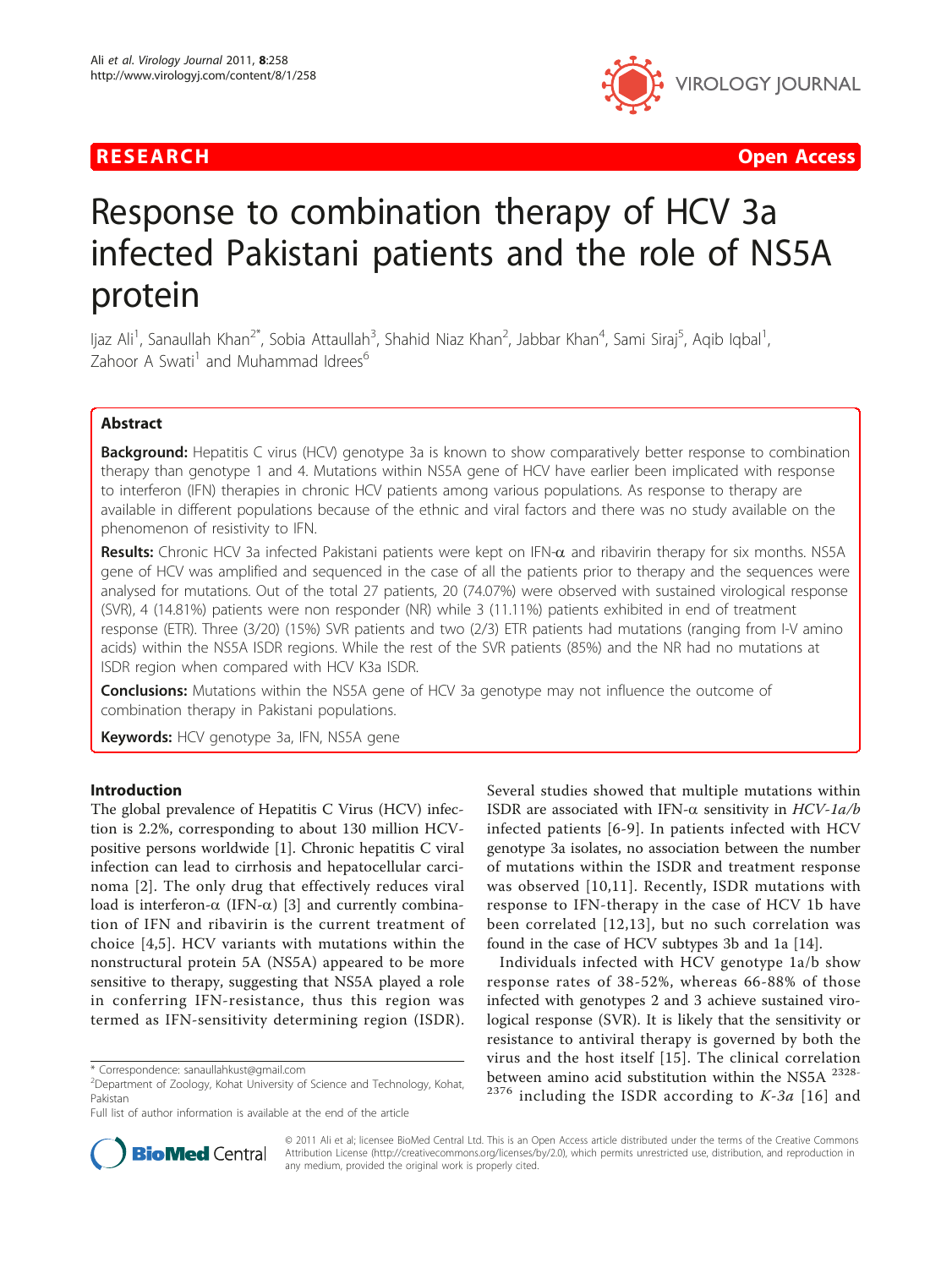response to antiviral treatment in HCV-3a infected patients; which is the predominant HCV genotype in Pakistan [\[17](#page-4-0)] is not as well known as for HCV-1a and HCV-1b infected patients. This study has attempted to elucidate the virological and biochemical aspects of HCV-3a infection, as well as to determine mutations in the  $NSSA^{2328-2376}$  including the ISDR and correlate it with IFN- $\alpha$  and ribavirin standard therapy in chronically infected patients in Pakistan.

#### Materials and methods Patients

Thirty patients (13 women, 17 men, average age 40 years (range 20-60 years) chronically infected with HCV subtype 3a and without any prior history of antiviral treatment were enrolled for this study. The estimated duration of infection varied from 6 months to 10 years (variable history) in different patients. The diagnosis of chronic HCV was based on elevated serum alanine aminotransferase (ALT) and aspartate aminotransferase (AST) levels for at least six months and consistent detection of serum HCV RNA. HCV antibodies (3<sup>rd</sup> generation ELISA) were detected in each patient. All patients were negative for HBs Ag.

#### **Treatment**

All the patients received 3 million IU of recombinant IFN- $\alpha$  three times weekly subcutaneously and ribavirin (10 mg/day/kg body weights) for a total of 24 weeks. Twenty-seven patients completed the therapy, while three of them including two male and a female patient opted to quit with it because of sever side effects. Informed consent was obtained from each patient.

#### Patients Monitoring

In this study patients were monitored for HCV RNA presence and ALT level during and following treatment. Efficacy of treatment was assessed with normalization of ALT and absence of serum HCV RNA measured at week 12 and 24 and being undetectable at the end of the treatment at week 24 which constituted the end of treatment response and at the end of follow up at 12 or 24 months which constituted the sustained viral response for patients infected with HCV 3a. Doses of IFN were adjusted according to the platelet and white blood cells counts of the patient. Moreover, the doses of ribavirin varied according to the weight and the hemoglobin level of the individual patients.

### HCV RNA Extraction

HCV RNA was extracted from 100 μl serum sample by using RNA isolation kit (Gentra USA), according to the kit protocol, in Centre of Excellence in Molecular Biology, University of the Punjab, Lahore Pakistan. All the laboratory work was carried out in the same centre.

#### HCV RNA detection, Quantitation and HCV Genotyping

Serum HCV RNA was detected by reverse transcription-PCR based on the highly conserved 5' untranslated genomic region for confirmation of HCV infection.

Quantification of HCV RNA was performed with real time PCR (Smart Cycler Cepheid USA). Genotyping of HCV was performed by type-specific PCR [\[18\]](#page-4-0). Qualitative and quantitative PCRs were repeated at various intervals of time during the treatment.

#### Amplification of HCV NS5A cDNA by PCR

In HCV isolates of all HCV-3a-infected patients, the NS5A region was amplified after reverse transcription by nested PCR. The first round of PCR was performed using external sense primer OS5A-3a (5'-TACCG-GACCCAGCACACCTTGCCCA-3'; nucleotide position 6555-6579 according to HCV-K3a) and antisense primer OA5A-3a (5'-GCTGAATTGTTCTTTTCCTCCGTGG-3'; nucleotide position 7336-7360). After an initial denaturation step at 95°C for 2 minutes, 30 cycles of 94°C for 45 seconds, 55°C for 45 seconds, and 72°C for 1 minutes was performed in a PE9700 thermal cycler (Perkin Elmer Cetus). In the second round of the nested PCR, 30 cycles using internal sense primer IS5A-3a (5'- TACTGAAGTGGATGGGGTGAGAATC-3'; nucleotide position 6723-6747 according to HCV-K3a) and the internal antisense primer IA5A-3a (5'-GGCGCATC-CATGGACAGTTGGTGGT-3'; nucleotide position 7278-7302) was performed as described for the first round of the PCR. The resulting amplification product was analyzed on a 2% agarose gel stained with ethidium bromide.

#### Sequencing

For direct sequencing of the NS5A gene of HCV-3a isolates including codons 2328-2376 according to HCV K3a, 20 <sup>μ</sup>L each of the PCR products was purified from agarose gel by Pure Link™ Quick Gel Extraction Kit (<http://www.invitrogen.com>). Sequencing was performed according to the manufacturer's instructions (Big Dye Deoxy Terminators; Applied Biosystems, Weiterstadt, Germany). Sequencing of both positive and negative strands on automated sequencer (Applied Biosystems 310 DNA Sequencer) was carried out.

#### Analysis of sequences

The HCV  $NSSA^{2328-2376}$ protein sequences derived from the samples were aligned with HCV-K-3a prototype sequences and phylogenetic analysis was carried out with the help of GeneTyx for windows (Version 5.1).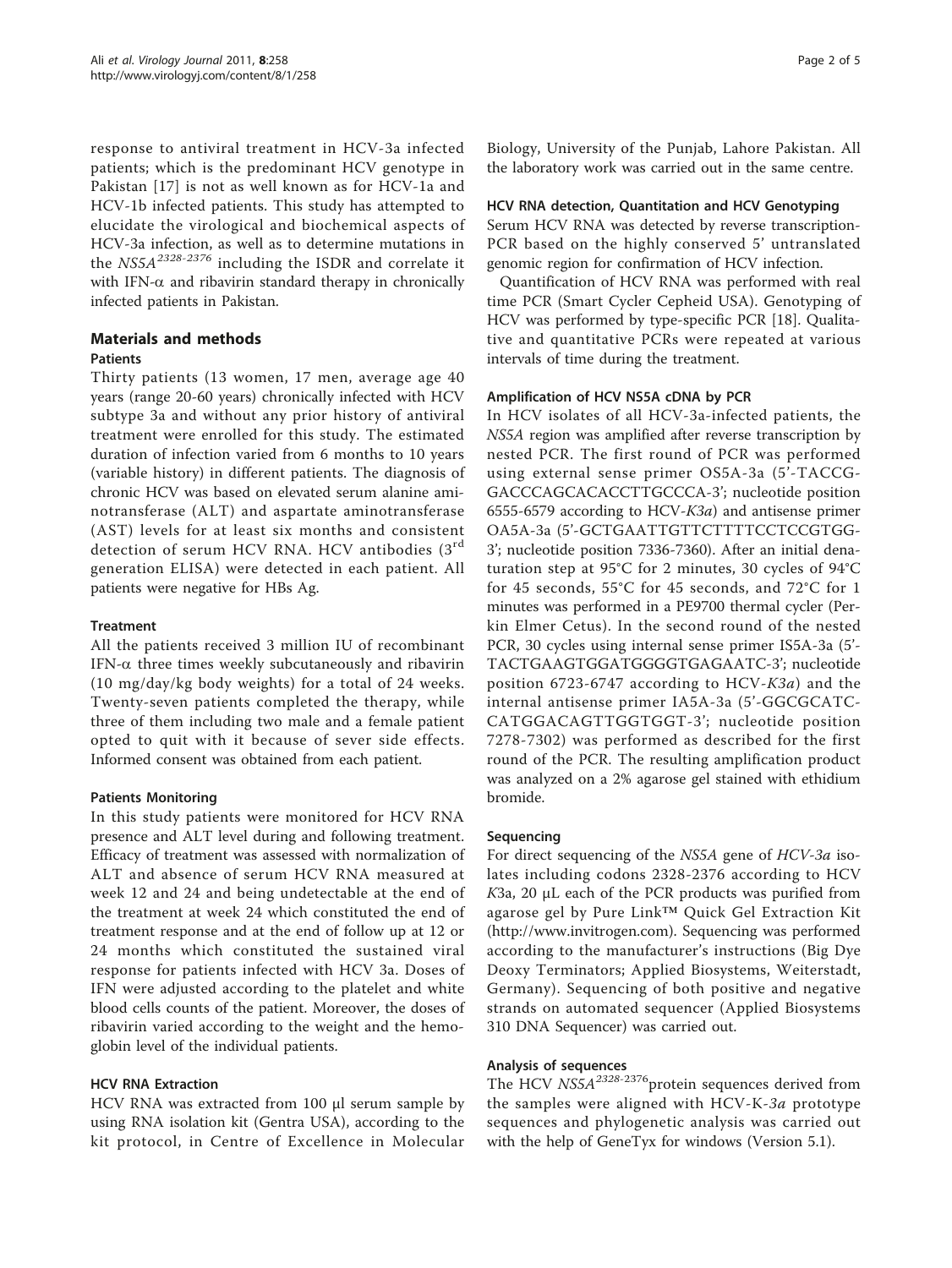#### Nucleotide sequence accession numbers

NCBI accession numbers for HCV K-3a is D28917 and the nucleotide sequences of  $NSSA^{2328-2376}$  of all groups of patients showing significant number of mutations were submitted to Genbank. Accession numbers of these sequences are [DQ471944,](http://www.ncbi.nih.gov/entrez/query.fcgi?db=Nucleotide&cmd=search&term=DQ471944) [DQ471945,](http://www.ncbi.nih.gov/entrez/query.fcgi?db=Nucleotide&cmd=search&term=DQ471945) [DQ471946](http://www.ncbi.nih.gov/entrez/query.fcgi?db=Nucleotide&cmd=search&term=DQ471946), [DQ471947,](http://www.ncbi.nih.gov/entrez/query.fcgi?db=Nucleotide&cmd=search&term=DQ471947) [DQ471948](http://www.ncbi.nih.gov/entrez/query.fcgi?db=Nucleotide&cmd=search&term=DQ471948) and [DQ471949.](http://www.ncbi.nih.gov/entrez/query.fcgi?db=Nucleotide&cmd=search&term=DQ471949)

#### Results

#### Confirmation of HCV 3a infection

To rule out the possibility of mixed infections with HBV or other HCV genotypes and to determine active HCV infection among the group members, initial qualitative PCR followed by genotype-specific PCR was carried out. It was confirmed that the patients selected were chronically infected with HCV 3a.

#### Outcome of combination therapy

Of the 27 patients who completed antiviral treatment, 20 patients achieved sustained virological response (SVR) patients with undetectable HCV RNA 24 weeks after termination of therapy. In 3 patients a virological response with negative HCV RNA at the end of treatment but relapse thereafter was observed (ETR) patients. Four patients revealed no virological response (NR) to antiviral therapy at the end of treatment were observed.

### Analysis of mutations in the NS5A<sup>2328-2376</sup> region

After confirmation of HCV-3a infection in the case of all volunteers,  $NSSA^{2328-2376}$  sequences (which include the ISDR) at various intervals of time during the therapy were analyzed. The mean number of mutations in SVR patients was 1.4 (range 1-5), 3 (1-5) in ETR patients and 1 in NR patients (Figure 1).

Out of 23 responders, 18 patients had a single mutation which was also shared by all the non responders. The remaining five samples had 2-5 mutations which were very much variable among all the five responders (SVR and ETR patients). Furthermore the two ETR patients with significant number of mutations had a relapse just within 12 months of the follow up period. Phylogenetic analysis of the isolates compared to HCV K-3a also did not show significant distances (Figure 1). We could not find any nucleotide mutations in the case of the non-responders and the ETR group patients, when the ISDR region was compared at the beginning, at 12 weeks or at 24 weeks of the combination therapy.

#### Levels of viremia

In order to monitor primarily the response to IFN based therapy among 27 HCV-3a infected people; the viral load was measured at the beginning and during the course of the treatment. The initial viral load in SVR patients ranged from 5.03 to 5.68  $log_{10}$  IU/ml, which dropped to the un-

| 2328<br>2376                                           |
|--------------------------------------------------------|
|                                                        |
| PSLKATCQTHRPHPDAELVDANLLWRQEHGSNITRVESETKVVVLDSFE      |
|                                                        |
|                                                        |
|                                                        |
|                                                        |
| ------------------------<br>------ <i>--------</i> --- |
|                                                        |
|                                                        |
|                                                        |
| --------------------------<br>-----------------        |
|                                                        |
|                                                        |
|                                                        |
| ---------------------<br>-------- <i>---------</i> -   |
|                                                        |
|                                                        |
|                                                        |
|                                                        |
|                                                        |
|                                                        |
|                                                        |
|                                                        |
|                                                        |
|                                                        |
|                                                        |
|                                                        |
|                                                        |
|                                                        |
|                                                        |
|                                                        |
|                                                        |

 $TSDR$ 

detectable level just after 12 weeks. In case of the ETR patients the viral load ranged from 5.35 to 5.56  $log_{10}$  IU/ ml. After 12 weeks, all the ETR group samples were positive for HCV RNA but with significant decrease in viral load. At the end of treatment, HCV RNA was not detected in these samples. The viral load of the non-responders showed a considerable decrease, but remained detectable throughout the time period of this study. Initially it ranged from 6.02 to 6.14  $log_{10}$  IU/ml which fell down to an average 5.44  $log_{10}$  IU/ml at the end of treatment.

#### Enzymes Level

Assessment of the ALT enzyme level before treatment showed significantly higher values compared to a healthy control (5-40 U/liter). The mean value in responders was estimated to be  $67.608 \pm 12.2835$  U/liter at the beginning of treatment, which eventually fell after treatment to  $26.00 \pm 4.9635$  U/liter, which is within the normal range. Also, in non-responders, the mean value was found to be 72.75 ± 11.4419U/liter before treatment, which was reduced to 28.25 ± 3.304U/liter after treatment. Similarly, assessment of the AST level showed the mean value for the responders to be  $74.8261 \pm 14.4557$ U/liter, and that for non-responders was  $80.00 \pm 12.3828$ U/liter before treatment. Though, in both the cases, the enzyme levels were reduced to normal after treatment: responders showed  $26.91 \pm 8.857$  U/liter, and for non-responders it was 29.25 ± 3.4034 U/liter.

#### **Discussion**

Genetic heterogeniety has earlier been documented and the HCV genotype is the strongest predictive parameter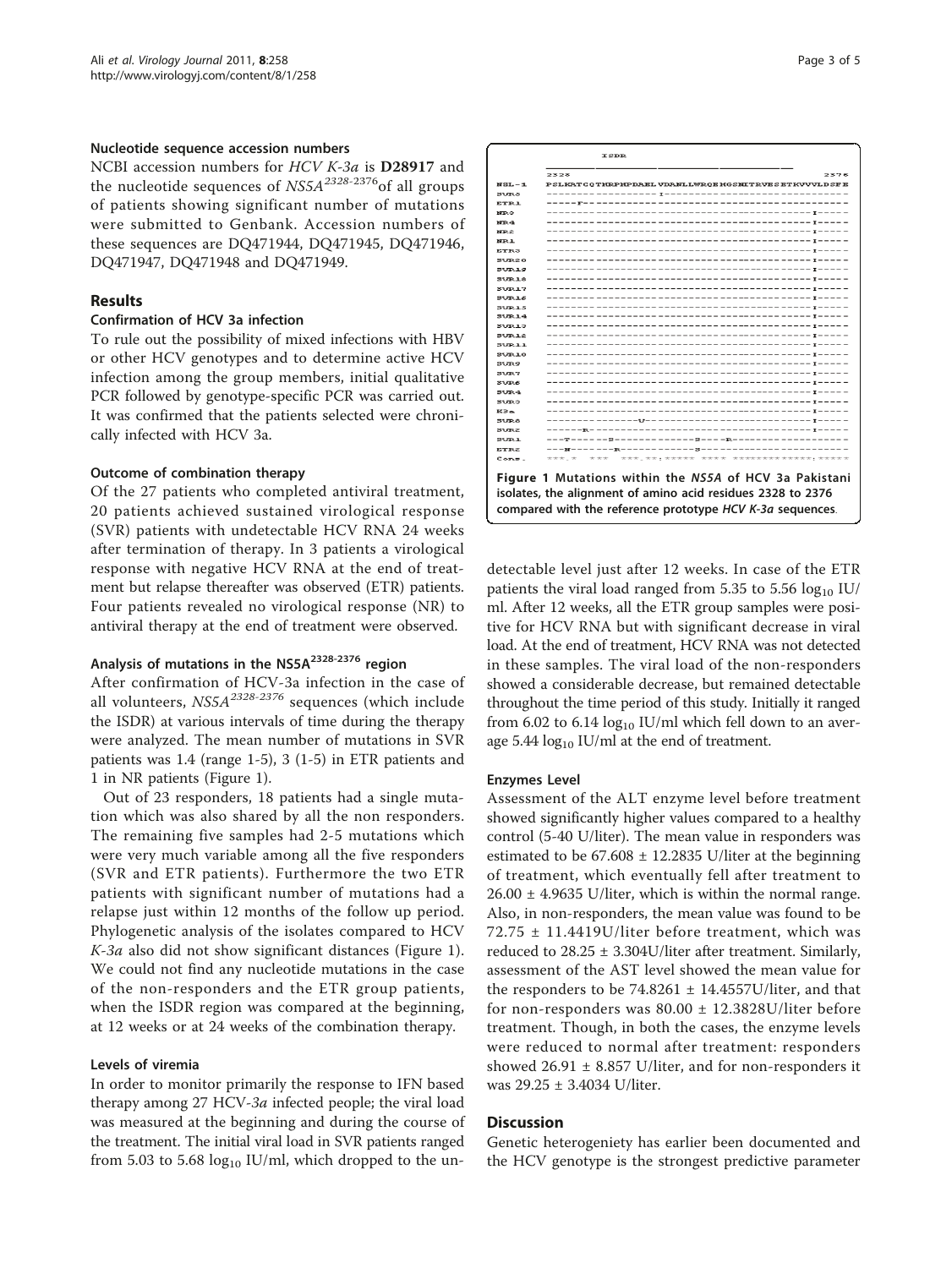<span id="page-3-0"></span>for sustained virological response [\[19](#page-4-0)]. The NS5A gene of HCV has been reported to influence the outcome of IFN-based therapies in the case of people infected with various genotypes of HCV including HCV 3a [\[6](#page-4-0),[20,21](#page-4-0)]. Race and ethnicity have also been implicated to influence IFN responsiveness in chronic HCV patients [[22](#page-4-0)]. HCV genotype 3a is the most abundant in Pakistan [[23](#page-4-0)] and it has earlier been documented that HCV genotype 3a is more responsive to therapy as compared to genotype 1 or 4 [[8,21\]](#page-4-0). Despite better response rate, the phenomenon of viral resistance is not uncommon in Pakistan. Initial viral load and biochemical profiles of chronic HCV patients also influence the outcome of therapy [[24](#page-4-0)]. Earlier, in Pakistan, viral resistance in chronic HCV patients has never been investigated. The purpose of this study was to find out correlation if any of the IFN-responsiveness with mutations in the NS5A gene, initial viral load and the biochemical profiles of patients.

Our results indicated that out of the total 27 patients who had completed the six months combination therapy against HCV, 20 patients attained sustained virological response, 3 patients exhibited an end of treatment response while four patients were nonresponders. The entire NS5A sequences of all HCV 3a isolates did not show any significant number of mutations to be correlated with treatment response in the case of different groups of patients. However, a number of mutations were found in the ISDR region of the NS5A protein and that is why the region was used for predicting response to therapy in Pakistani patients. When compared with HCV K3a prototype sequence, among the three ETR patients, ETR2 and ETR3 exhibited one mutation each in the ISDR region at position 2212 (K-N) and position 2244 (V-I) respectively. In the case of ETR1, In addition, both ETR2 and SVR1 also exhibited a (W-S) mutation at position 2233 while other mutations in the later including an (R-S), (G-R) and (K-T) mutations were observed at positions 2219, 2238 and 2212 of the ISDR region. Other mutations found in SVR patients include a (P-V) mutation in SVR8 at position 2224 and (V-I) mutation at position 2227. When compared with HCV K3a prototype sequence, SVR5 had another mutation (I-V) at position 2244 which was also found in the case of SVR1. Although a number of mutations were observed in the case of SVR and ETR patients, yet non were observed in the case of non-responders when compared with HCV K3a. The data indicates that the number of mutations found in SVR and ETR patients significantly correlates with the outcome of therapy in the case of SVR1, SVR5, SVR8 and the ETR patients but the fact that majority of the SVR patients share the same sequence as that of the non-responders rules out the

possibility of these mutations playing a significant role with respect to viral resistance in chronic HCV patients of Pakistan. Other regional studies are in concordance with earlier findings [[12,13\]](#page-4-0). In this study, neither the entire NS5A gene nor the ISDR region could be correlated with response to combination therapy in Pakistani HCV 3a infected patients.

The ALT levels and the initial viral load are also considered to predict response to therapy [[24\]](#page-4-0). In this study, we observed that patients with lower viral titers before the start of treatment exhibited a significantly better response rate as compared to those with higher viral titers.

#### Conclusion

Mutation in the NS5A gene of HCV genotype 3a may not affects the outcome of combination therapy in infected Pakistani patients. Mutations in the ISDR, along with mutations in other parts of the viral genome coupled with several other factors e.g. initial viremia, gender, may have a concerted effect on responsiveness to combination therapy.

#### Author details

<sup>1</sup>Institute of Biotechnology and Genetic Engineering, KP University of Agriculture, Peshawar, Pakistan. <sup>2</sup>Department of Zoology, Kohat University of Science and Technology, Kohat, Pakistan. <sup>3</sup>Department of Zoology, Islamia College Peshawar (A Public Sector University), University Campus Peshawar, Khyber Pakhtunkhwa, Pakistan. <sup>4</sup>Department of Biological Sciences, Gomal University, D.I.Khan, Pakistan. <sup>5</sup>Institute of Basic Medical Sciences, Khyber Medical University, Peshawar, Pakistan. <sup>6</sup>Centre of Excellence in Molecular Biology, University of the Punjab, Lahore, Pakistan.

#### Authors' contributions

IA and MI designed and gave a critical view of manuscript writing. SK, SA and SNK helped in manuscript writing and data analysis. JK, AI, ZAS and SS gave critical view of manuscript writing and participated in data analysis. All the authors' read and approved the final manuscript.

#### Competing interests

The authors declare that they have no competing interests.

Received: 2 March 2011 Accepted: 25 May 2011 Published: 25 May 2011

#### References

- 1. Alter MJ: [Epidemiology of hepatitis C virus infection.](http://www.ncbi.nlm.nih.gov/pubmed/17552026?dopt=Abstract) World J Gastroenterol 2007, 13(17):2436-2441.
- 2. Yeh MM, Daniel HDJ, Torbenso M: [Hepatitis C-associated hepatocellular](http://www.ncbi.nlm.nih.gov/pubmed/19935643?dopt=Abstract) [carcinomas in non-cirrhotic liversHepatitis C-associated hepatocellular](http://www.ncbi.nlm.nih.gov/pubmed/19935643?dopt=Abstract) [carcinomas in non-cirrhotic livers.](http://www.ncbi.nlm.nih.gov/pubmed/19935643?dopt=Abstract) Modern Pathology 2009, 23:276-283.
- 3. Chayama K, Suzuki F, Tsubota A, Kobayashi M, Arase Y, Saitoh S, Suzuki Y, Murashima N, Ikeda K, Takahashi N, Kinoshita M, Kumada H: [Association of](http://www.ncbi.nlm.nih.gov/pubmed/11050067?dopt=Abstract) [amino acid sequence in the PKR-eIF2 phosphorylation homology](http://www.ncbi.nlm.nih.gov/pubmed/11050067?dopt=Abstract) [domain and response to interferon therapy.](http://www.ncbi.nlm.nih.gov/pubmed/11050067?dopt=Abstract) Hepatology 2000, 32:1138-1144.
- 4. Reichard O, Norkrans G, Fryden A, Braconier JH, Sonnerborg A, Weiland O: [Randomised, double-blind, placebo-controlled trial of interferon alpha-](http://www.ncbi.nlm.nih.gov/pubmed/9439491?dopt=Abstract)[2b with and without ribavirin for chronic hepatitis C. The Swedish study](http://www.ncbi.nlm.nih.gov/pubmed/9439491?dopt=Abstract) [group.](http://www.ncbi.nlm.nih.gov/pubmed/9439491?dopt=Abstract) Lancet 1998, 351:83-87.
- 5. Schvarcz R, Yun ZB, Sonnerborg A, Weiland O: [Combined treatment with](http://www.ncbi.nlm.nih.gov/pubmed/7623006?dopt=Abstract) [interferon alpha-2b and ribavirin for chronic hepatitis C in patients with](http://www.ncbi.nlm.nih.gov/pubmed/7623006?dopt=Abstract) [a previous non-response or non-sustained response to interferon alone.](http://www.ncbi.nlm.nih.gov/pubmed/7623006?dopt=Abstract) J Med Virol 1995, 46:43-47.